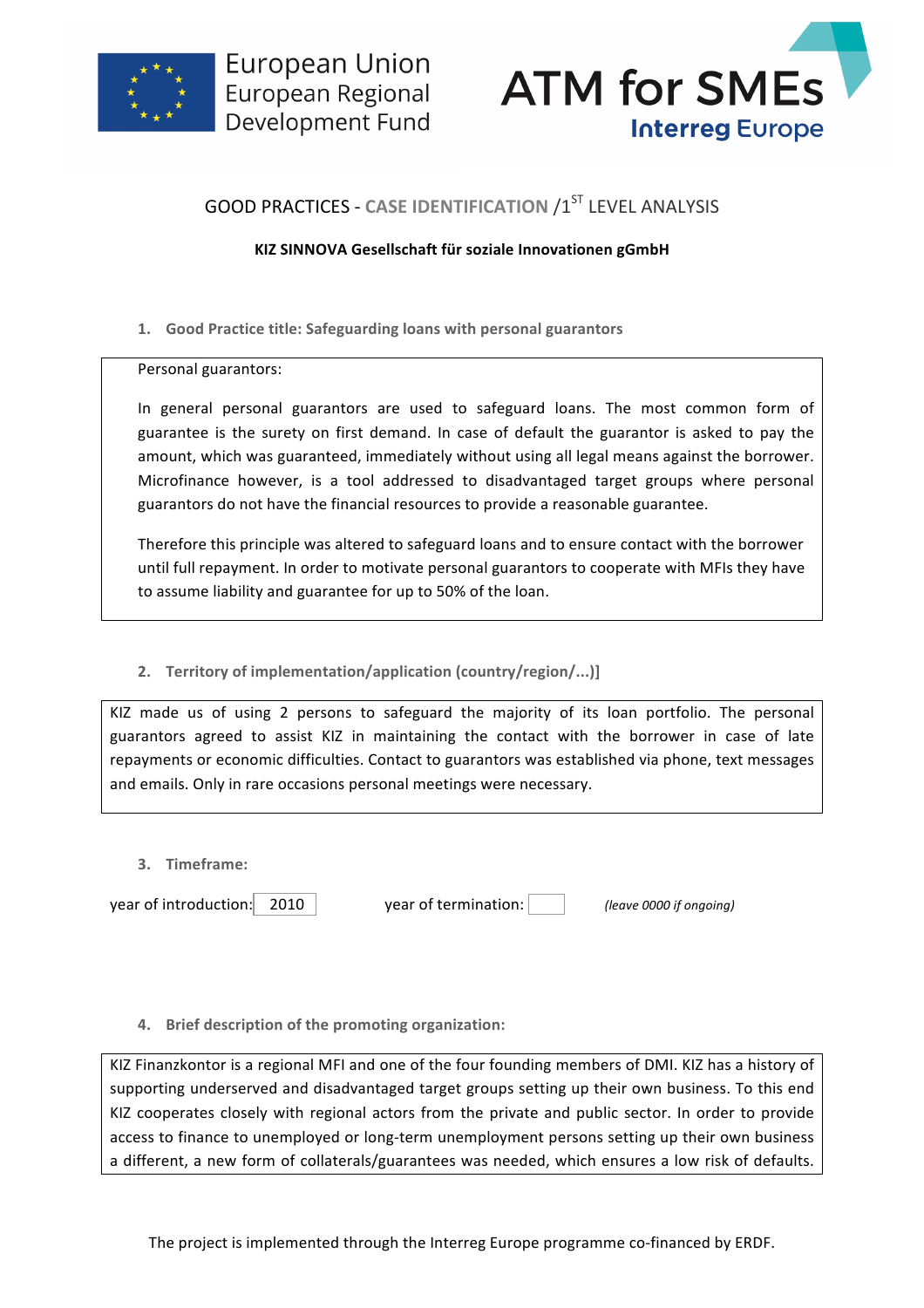



Especially, so called necessity entrepreneurs (self-employment) have to face difficulties accessing loans provided by banks. The difficult personal situation, which in many cases has negative effects on the socio-economic situation of the family/surrounding creates a more difficult access to loans.

### **5.** Main objective of the initiative:

Start-ups and self-employed persons do not have the financial means to provide relevant guarantees for typical banking products. Default insurances covering defaults in case of bankruptcy or sickness, are very costly and not affordable for self-employed persons. Also these insurances do not cover a temporarily lack of liquidity. Therefore the objectives are:

- implement a system to safeguard the loans
- maintain contact to borrowers, to provide assistance, support at the earliest possible stage
- avoid over-indebtedness for borrowers and personal guarantors
- engage the social network to support the entrepreneur
- **6.** Brief explanation of the initiative:

Per definition microloans have short repayment terms (typically between 3 and 5 years max.), which leads to monthly instalments small businesses temporarily cannot pay. As a result the borrowers tend to avoid talking to their loan officers. But it is essential that borrowers and MCP maintain contact so that the MCP can provide support/ early intervention. In terms of sustainability a system is needed that ensures easy access to borrowers and makes use of the social environment. Underserved target groups need dedicated support from both their social environment and their MCP. On the other hand MCPs need to be able to reach out to borrowers fast and efficiently to provide additional services. Also personal guarantors need some "encouragement" to re-establish contact. So they need to be aware that it is easier and cheaper to make phone call to ensure that borrower and MCP stay in touch.

**7.** Target group and measures to involve the target group:

The target group are entrepreneurs, which could not get a loan at a traditional bank either because they started their business out of unemployment or could not provide collaterals commonly used at banks.

- self-employed
- small businesses

The project is implemented through the Interreg Europe programme co-financed by ERDF.